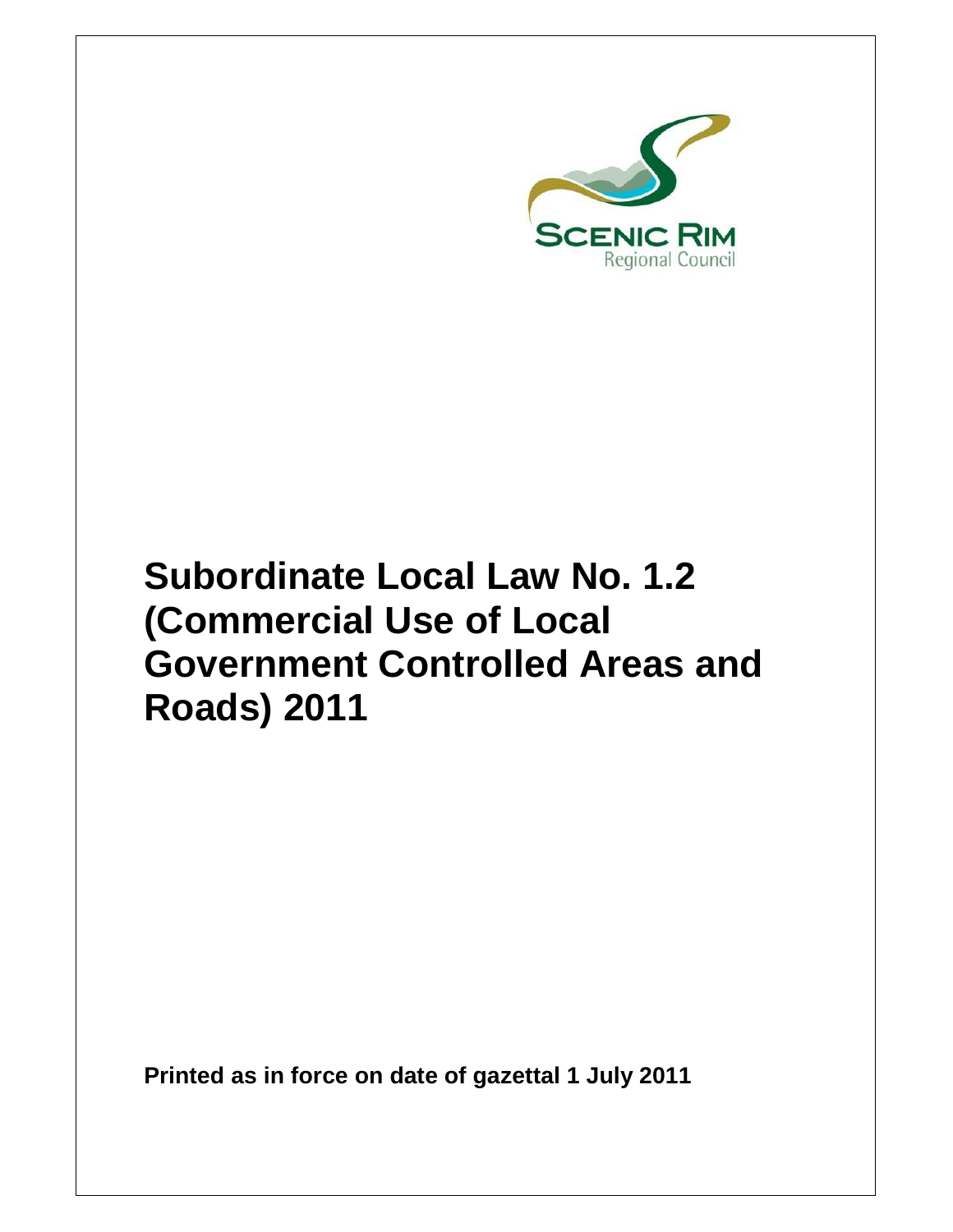# **Subordinate Local Law No. 1.2 (Commercial Use of Local Government Controlled Areas and Roads) 2011**

# **Contents**

| Part 1 |                                                                                                                                                                                                                    |                                                                                |  |  |
|--------|--------------------------------------------------------------------------------------------------------------------------------------------------------------------------------------------------------------------|--------------------------------------------------------------------------------|--|--|
|        | 1                                                                                                                                                                                                                  |                                                                                |  |  |
|        | 2                                                                                                                                                                                                                  |                                                                                |  |  |
|        | 3                                                                                                                                                                                                                  |                                                                                |  |  |
|        | 4                                                                                                                                                                                                                  |                                                                                |  |  |
| Part 2 |                                                                                                                                                                                                                    |                                                                                |  |  |
|        | 5                                                                                                                                                                                                                  | Matters regarding the prescribed activity—Authorising local law, ss 6(3), (4), |  |  |
|        | 6                                                                                                                                                                                                                  |                                                                                |  |  |
| Part 3 |                                                                                                                                                                                                                    |                                                                                |  |  |
|        | $\overline{7}$                                                                                                                                                                                                     | State-controlled roads to which the local law applies—Authorising local law,   |  |  |
|        |                                                                                                                                                                                                                    |                                                                                |  |  |
|        | Schedule 1 Commercial use of local government controlled areas and roads.3<br>Schedule 2 Categories of approval that are non-transferable 11<br>Schedule 3 State-controlled roads to which the local law applies12 |                                                                                |  |  |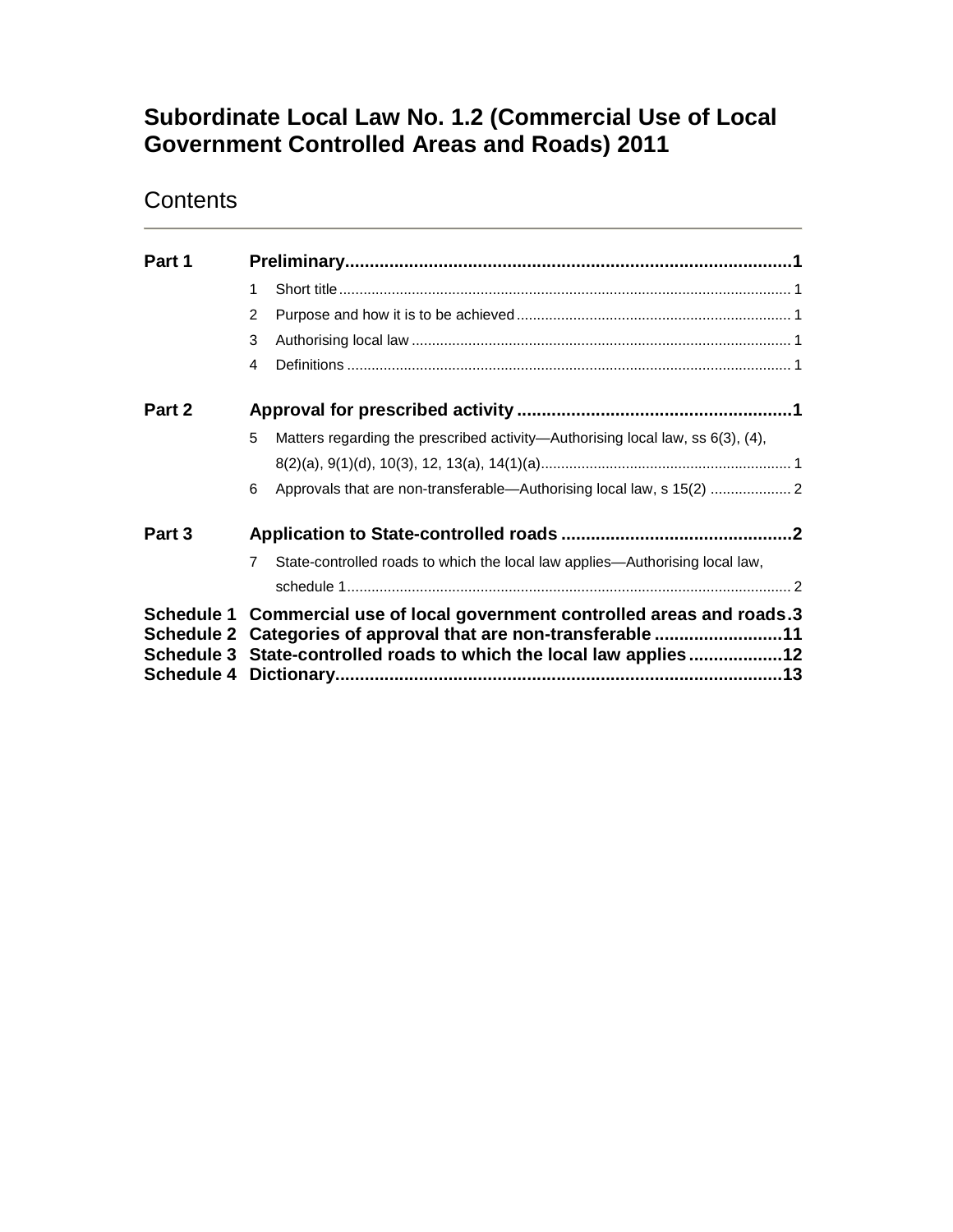#### *1*

# **Part 1** Preliminary

### **1 Short title**

This subordinate local law may be cited as *Subordinate Local Law No. 1.2 (Commercial Use of Local Government Controlled Areas and Roads) 2011*.

### **2 Purpose and how it is to be achieved**

- (1) The purpose of this subordinate local law is to supplement *Local Law No. 1 (Administration) 2011* which provides for a legal and procedural framework for the administration, implementation and enforcement of the local government's local laws, subordinate local laws and other regulatory powers, and for miscellaneous administrative matters.
- (2) The purpose is to be achieved by providing for—
	- (a) various matters regarding the granting of approvals for prescribed activities; and
	- (b) further specification of the definitions relevant to various prescribed activities.
- (3) In particular, the purpose of this subordinate local law is to supplement the legal and procedural framework for the prescribed activity named in schedule 1, section 1.

### **3 Authorising local law**

The making of the provisions in this subordinate local law is authorised by *Local Law No. 1 (Administration) 2011 (*the *authorising local law*).

### **4 Definitions**

- (1) Particular words used in this subordinate local law have the same meaning as provided for in the authorising local law.
- (2) The dictionary in schedule 4 defines particular words used in this subordinate local law.

# **Part 2 Approval for prescribed activity**

### **5 Matters regarding the prescribed activity—Authorising local law, ss 6(3), (4), 8(2)(a), 9(1)(d), 10(3), 12, 13(a), 14(1)(a)**

- (1) Schedule 1—
	- (a) names a prescribed activity in section 1; and
	- (b) prescribes the matters specified in this section for the prescribed activity.
- (2) For section 6(3) of the authorising local law, it is declared that section 6(2) of the authorising local law does not apply to the particular activities stated in section 2 of schedule 1.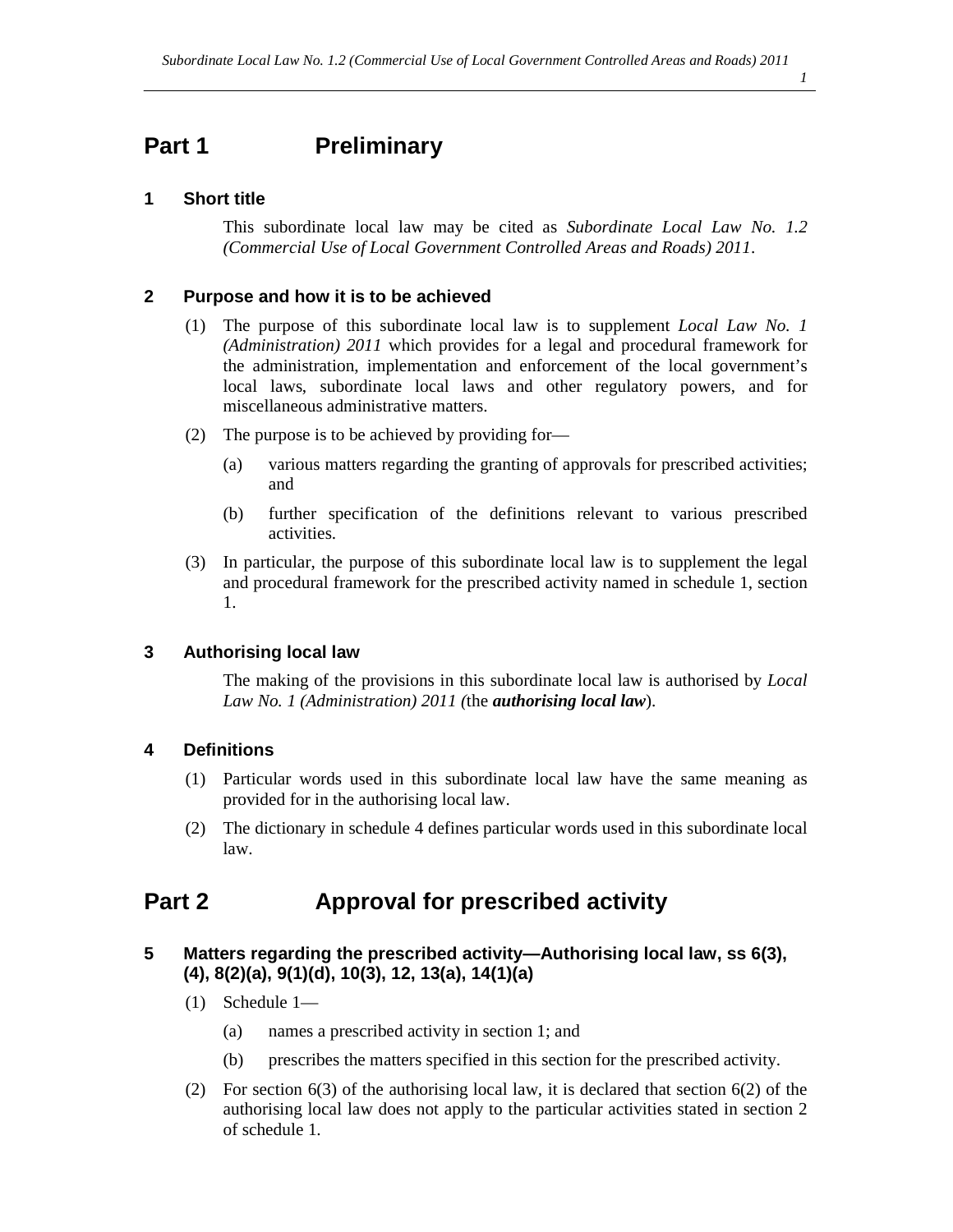- (3) For section 6(4) of the authorising local law, it is declared that the prescribed activity named in section 1 of schedule 1 is a category 1 activity.
- (4) For section  $8(2)(a)$  of the authorising local law, the documents and materials that must accompany an application for approval for the prescribed activity are stated in section 3 of schedule 1.
- (5) For section  $9(1)(d)$  of the authorising local law, the local government may only grant an approval for the prescribed activity if it is satisfied the proposed operation and management of the activity would be consistent with the additional criteria prescribed in section 4 of schedule 1.
- (6) For section  $10(3)$  of the authorising local law, the conditions that must be imposed on an approval for the prescribed activity are stated in section 5 of schedule 1.
- (7) For section 10(3) of the authorising local law, the conditions that will ordinarily be imposed on an approval for the prescribed activity are stated in section 6 of schedule 1.
- (8) For section 13(a) of the authorising local law, the term of an approval for the prescribed activity is provided for in section 7 of schedule 1.
- (9) For section  $14(1)(a)$  of the authorising local law, the further term for renewal or extension of an approval for the prescribed activity is provided for in section 8 of schedule 1.
- (10) For section 12 of the authorising local law, in Table 1 of schedule 1—
	- (a) column 1 lists the application requirements for which the local government may accept as evidence the certificate of a third party certifier; and
	- (b) column 2 lists the individuals or organisations that are declared to be third party certifiers for the corresponding application requirement in column 1; and
	- (c) column 3 lists the qualifications that are necessary for an individual or organisation to be a third party certifier for the corresponding application requirement in column 1.

### **6 Approvals that are non-transferable—Authorising local law, s 15(2)**

For section 15(2) of the authorising local law, it is declared that the categories of approval listed in schedule 2 are non-transferable.

### **Part 3 Application to State-controlled roads**

### **7 State-controlled roads to which the local law applies—Authorising local law, schedule 1**

For the purposes of the definition of *road* in schedule 1 of the authorising local law, the State-controlled roads listed in schedule 3 are roads to which the authorising local law applies unless otherwise provided in the local law.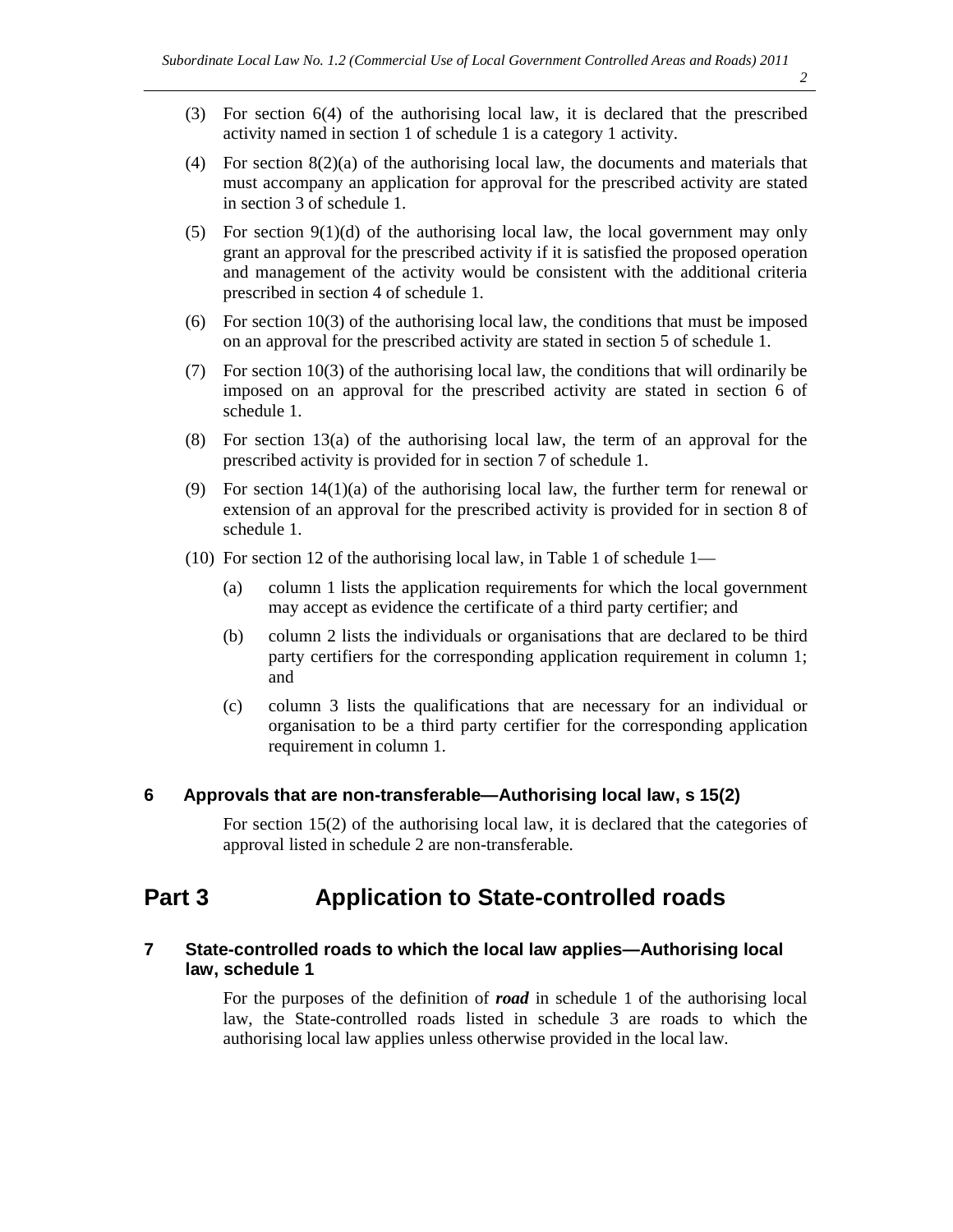# **Schedule 1 Commercial use of local government controlled areas and roads**

Section 5

### **1. Prescribed activity**

Commercial use of local government controlled areas and roads.

#### **2. Activities that do not require an approval under the authorising local law**

No activities stated.

### **3. Documents and materials that must accompany an application for an approval**

- (1) Details of the nature, time and place of the prescribed activity for which the approval is sought.
- (2) If the applicant wants to use a particular part of a local government controlled area or road for serving food and drink or for other business purposes—a plan showing the relevant part of the local government controlled area or road.
- (3) If the prescribed activity is to be operated from a site, stall or vehicle specifications for the site, stall or vehicle which is proposed to be used in the operation of the prescribed activity.
- (4) Details of the name, street address, telephone number, facsimile number and email address of the person responsible for the operation of the prescribed activity.
- (5) A copy of the current registration certificate for each vehicle proposed to be used in the operation of the prescribed activity.
- (6) Details of the operation of the prescribed activity including—
	- (a) if goods or services are to be supplied—the nature of the goods and services to be supplied; and
	- (b) if the goods or services are to be supplied at particular times—the times during which the goods or services will be supplied; and
	- (c) if goods or services are to be supplied—the method of sale of the goods or services; and
	- (d) a copy of each policy of insurance of the applicant which relates to the operation of the prescribed activity; and
	- (e) how the applicant proposes to dispose of waste generated by the operation of the prescribed activity; and
	- (f) if signage is intended to be displayed details of the signage and how the signage will be secured whilst displayed.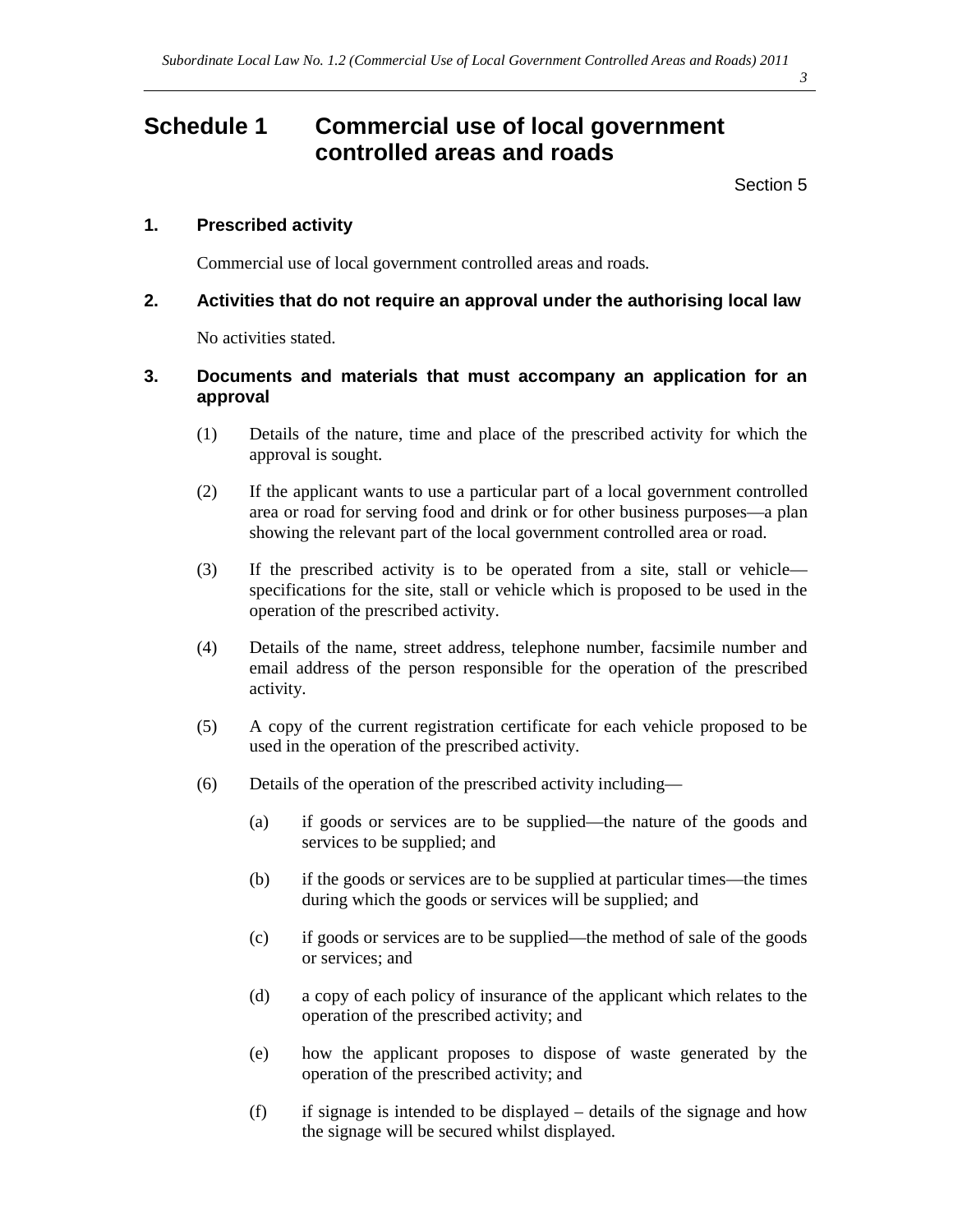#### **4. Additional criteria for the granting of an approval**

- (1) The prescribed activity for which the approval is sought must not unduly interfere with the proper use of the local government controlled area or road.
- (2) There must be a public demand for the prescribed activity in respect of which the approval is sought.
- (3) The physical characteristics of the local government controlled area or road must be suitable for the prescribed activity.
- (4) The prescribed activity must not cause nuisance, inconvenience or annoyance to—
	- (a) the occupier of any land which adjoins the location of the prescribed activity; or
	- (b) vehicular traffic; or
	- (c) pedestrian traffic.
- (5) The prescribed activity must not have a detrimental effect on the amenity of the surrounding area.
- (6) If the prescribed activity is mobile roadside vending or stationary roadside vending—
	- (a) whether the prescribed activity for which the approval is sought is competitive with business activities operated from fixed premises in the local government area; and
	- (b) whether the business activities operated from the fixed premises are sufficient to meet public demand for the goods or services proposed to be sold as part of the operation of the prescribed activity; and
	- (c) whether the grant of the approval will result in substantial competition between the applicant for the approval and operators of business activities operated from fixed premises in the local government area; and
	- (d) whether the goods or services proposed to be sold as part of the operation of the prescribed activity, or similar goods or services, are available for sale from fixed premises near the location of the prescribed activity.

### **5. Conditions that must be imposed on an approval**

No conditions prescribed.

#### **6. Conditions that will ordinarily be imposed on an approval**

- (1) The conditions of an approval may require that the approval holder—
	- (a) limit the activities authorised by the approval to 1 or more of—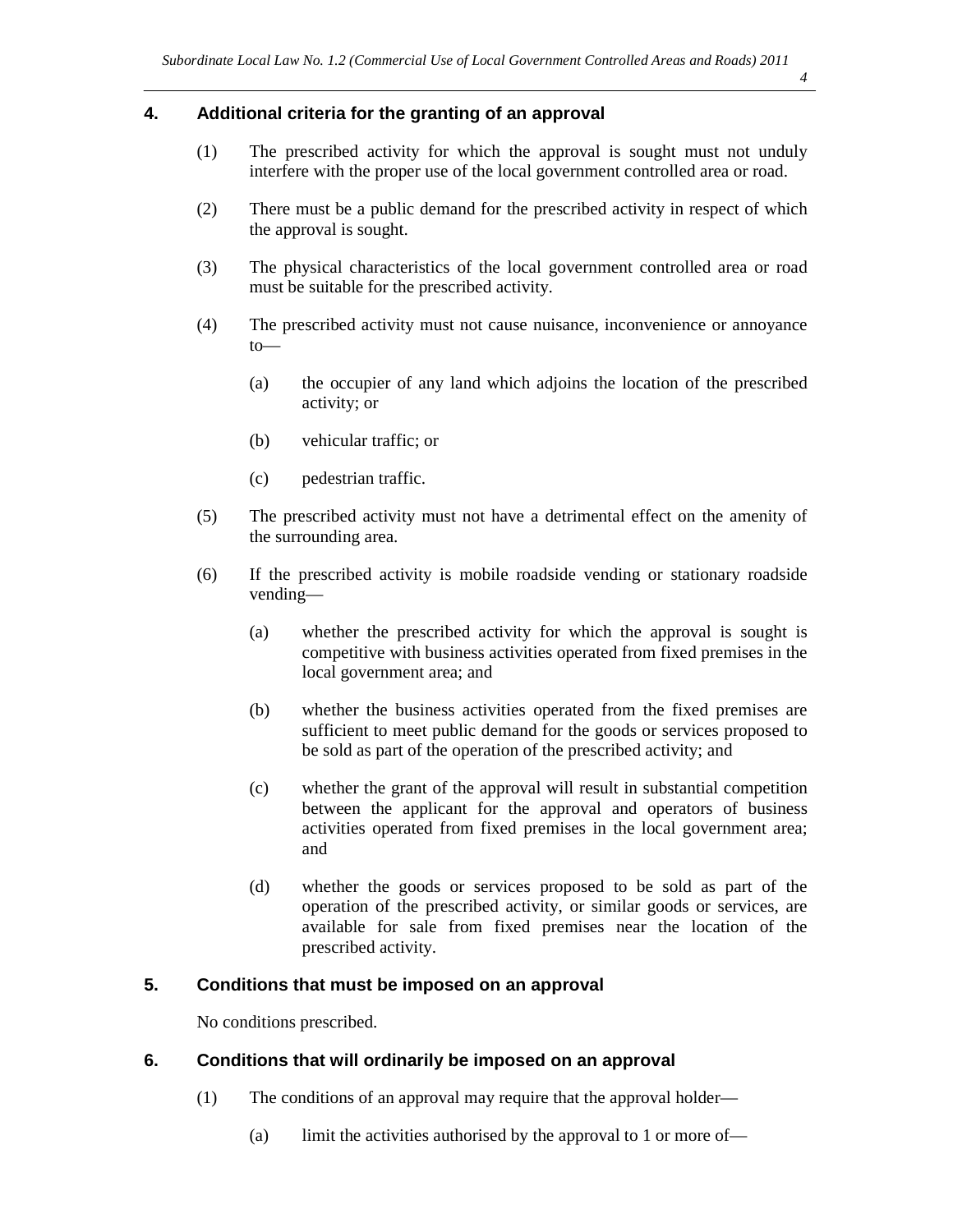- (i) a single specified location;
- (ii) a number of specified locations;
- (iii) a specified area;
- (iv) a number of specified areas; and
- (b) limit the activities to specified days and times; and
- (c) limit the activities to—
	- (i) a specified period of time; or
	- (ii) specified periods of time; and
- (d) display the approval in a specified position, and produce the approval for inspection on demand by an authorised person; and
- (e) take specified measures to protect the safety of persons who may be involved in, or affected by, the activities authorised by the approval; and
- (f) give specified indemnities and take out and maintain insurance against personal injury and property damage resulting from the activities authorised by the approval; and
- (g) take specified measures to ensure that the activities authorised by the approval do not cause a nuisance; and
- (h) if the approval authorises the approval holder to use a specified part of a road for the operation of the activity — pay a specified rental to the local government at specified intervals; and
- (i) submit the operation of the activity, including any vehicle or premises used in the operation of the activity, for inspection by an authorised person; and
- (j) prominently and permanently display at a specified location each of—
	- (i) the approval number granted by the local government in numbers not less than 50mm in height; and
	- (ii) the name and address of the approval holder in letters not less than 75mm in height; and
- (k) if the approval relates to an activity on a road—give a written indemnity to the State; and
- (l) limit the activities authorised by the approval such that the activities may not be operated within a specified radius of—
	- (i) fixed premises which sell or offer for sale, the same or similar goods or services; or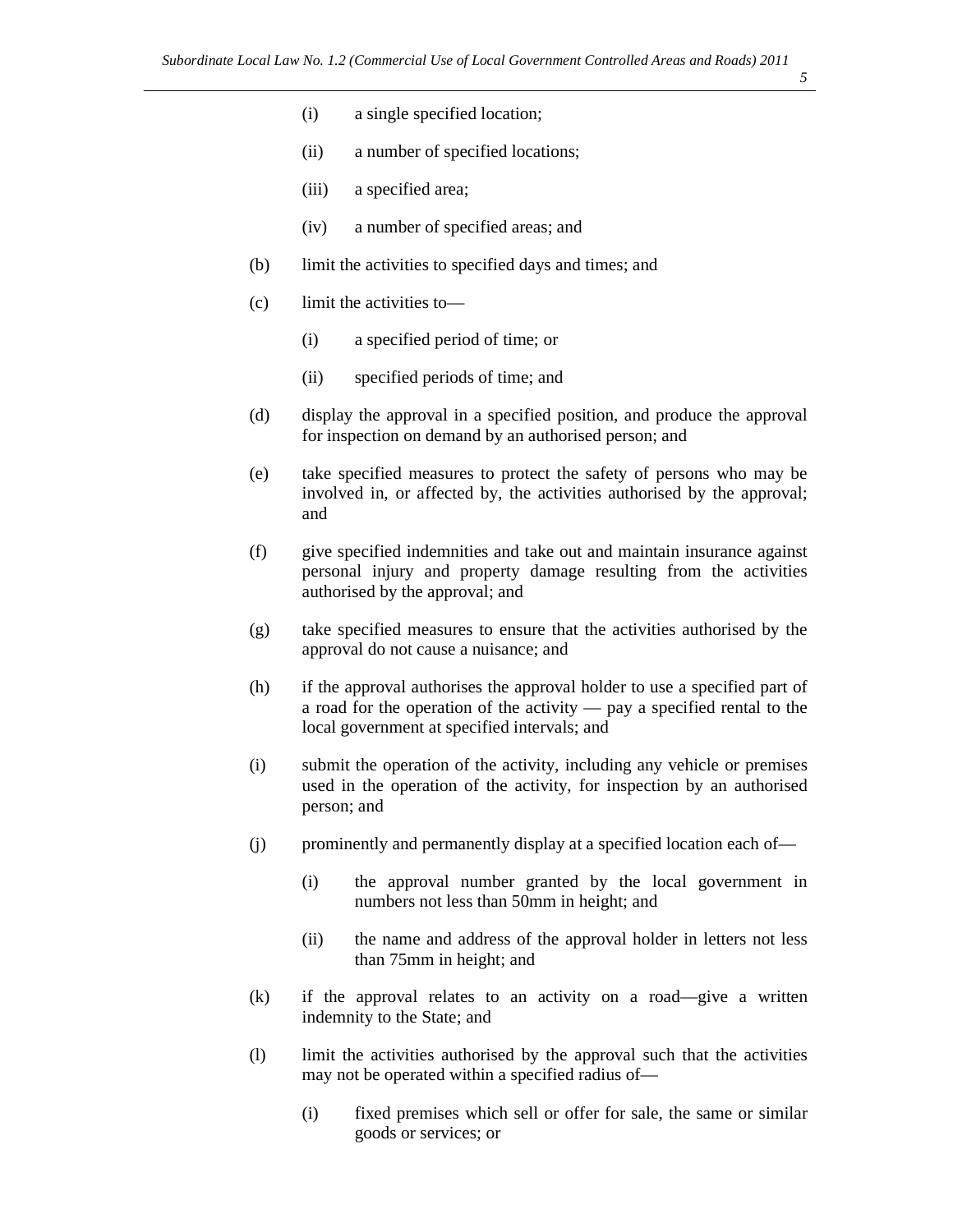- *6*
- (ii) the site of operation of another prescribed activity—
	- (A) the operation of which is authorised by an approval granted by the local government; and
	- (B) at which the same or similar goods or services are sold or offered for sale; and
- (m) limit the operation of the prescribed activity so that it does not—
	- (i) create a traffic nuisance; or
	- (ii) increase an existing traffic nuisance; or
	- (iii) detrimentally affect the efficiency of the road network in which the activity is undertaken; and
- (n) limit the operation of the prescribed activity so that it does not detrimentally affect the amenity of the neighbourhood in which the prescribed activity is undertaken; and
- (o) ensure that the operation of the prescribed activity does not create a road safety risk; and
- (p) ensure that all facilities and equipment used in the operation of the prescribed activity are, at all times, maintained—
	- (i) in good working order and condition; and
	- (ii) in a clean and sanitary condition; and
- (q) if the approval authorises the operation of a roadside vending activity on a road on specified days—remove the vehicle from the road after the close of business each day unless otherwise specified by the local government.
- (2) If the prescribed activity is mobile roadside vending, the conditions of the approval may also require that the approval holder—
	- (a) limit the operation of the activity to—
		- (i) a specified vehicle; or
		- (ii) a number of specified vehicles; and
	- (b) if the approval holder is selling or offering for sale, goods, for example, food, or services—not engage in mobile roadside vending on any local government controlled area or road within a specified radius of fixed premises which sell or offer for sale, the same or similar goods or services.
	- $\cot$  not
		- (i) unless authorised by an authorised person—park the vehicle used for the activity for a period longer than is necessary to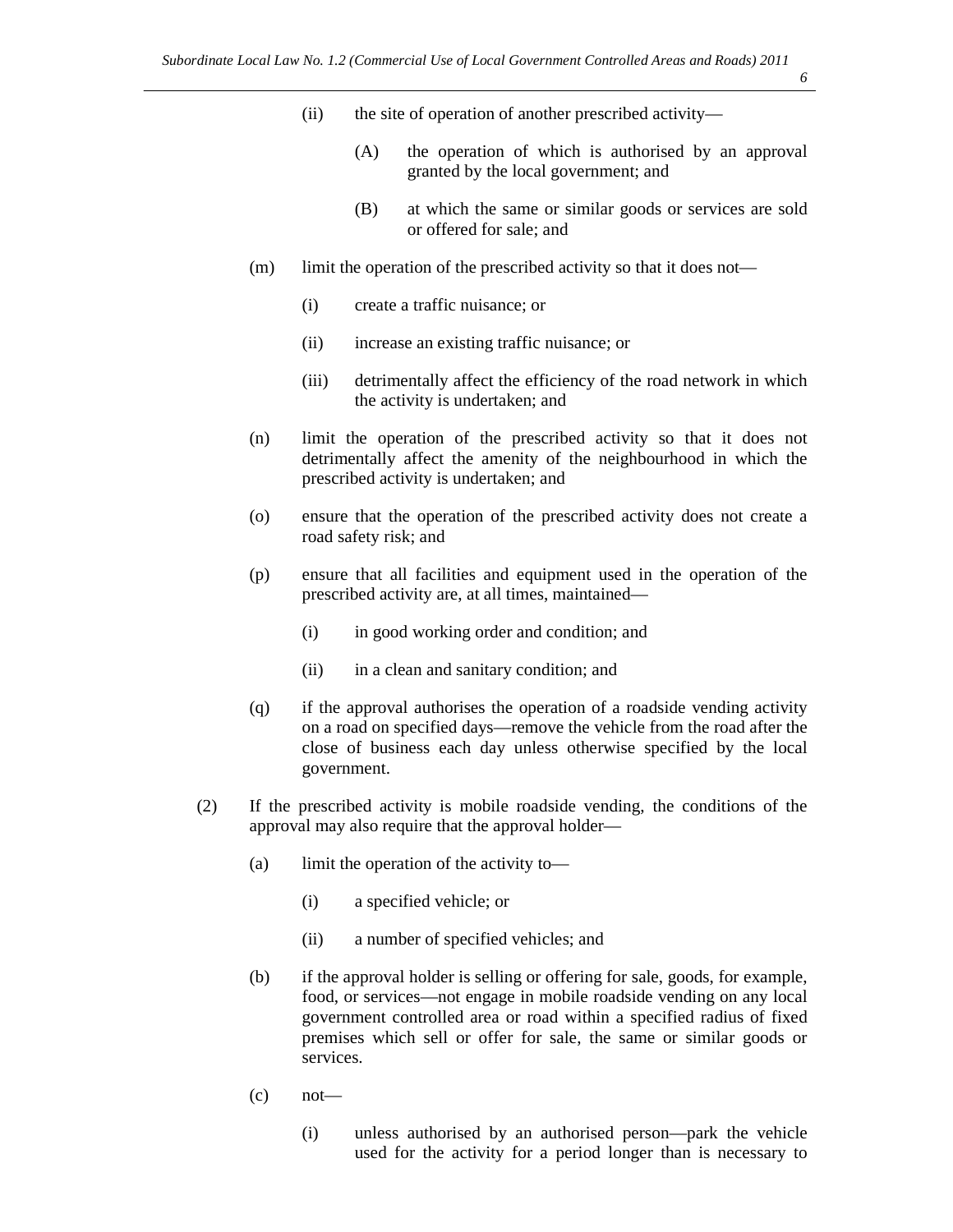serve a customer who has hailed down the vehicle; or

- (ii) amplify, or cause to be made, any noise identifying or otherwise drawing attention to the vehicle, except in accordance with standards laid down under the *Environmental Protection Act 1994*; or
- (iii) place a sign or device advertising the activity of the approval holder on any local government controlled area or road; and
- (d) keep and maintain the vehicle in a clean, tidy and orderly condition at all times; and
- (e) produce the vehicle for inspection by an authorised person—
	- (i) prior to commencement of the prescribed activity; and
	- (ii) when required by the authorised person; and
- (f) limit the operation of the activity to vehicles having specified characteristics, appropriate for the operation of the activity; and
- (g) only serve customers from the non-traffic or kerbside side of a vehicle used in the operation of the activity; and
- (h) not operate the activity in a manner which is, or may be, a risk to road safety; and
- (i) unless authorised by an authorised person—not permit or allow an animal in or about any vehicle used in the operation of the activity; and
- (j) not discharge trade waste generated by the operation of the activity otherwise than in accordance with an approval under the *Water Supply (Safety and Reliability) Act 2008*; and
- $(k)$  for waste generated by the operation of the activity—
	- (i) only dispose of the waste—
		- (A) in a safe and sanitary manner; and
		- (B) in a manner which maintains the vehicle and its surrounds in a clean, tidy, sanitary and hygienic condition; and
	- (ii) not dispose of the waste—
		- (A) so as to attract pests; or
		- (B) into a water course; or
		- (C) at another location other than a location properly intended for the receipt of the waste.
- (3) If the prescribed activity is footpath dining, the conditions of the approval may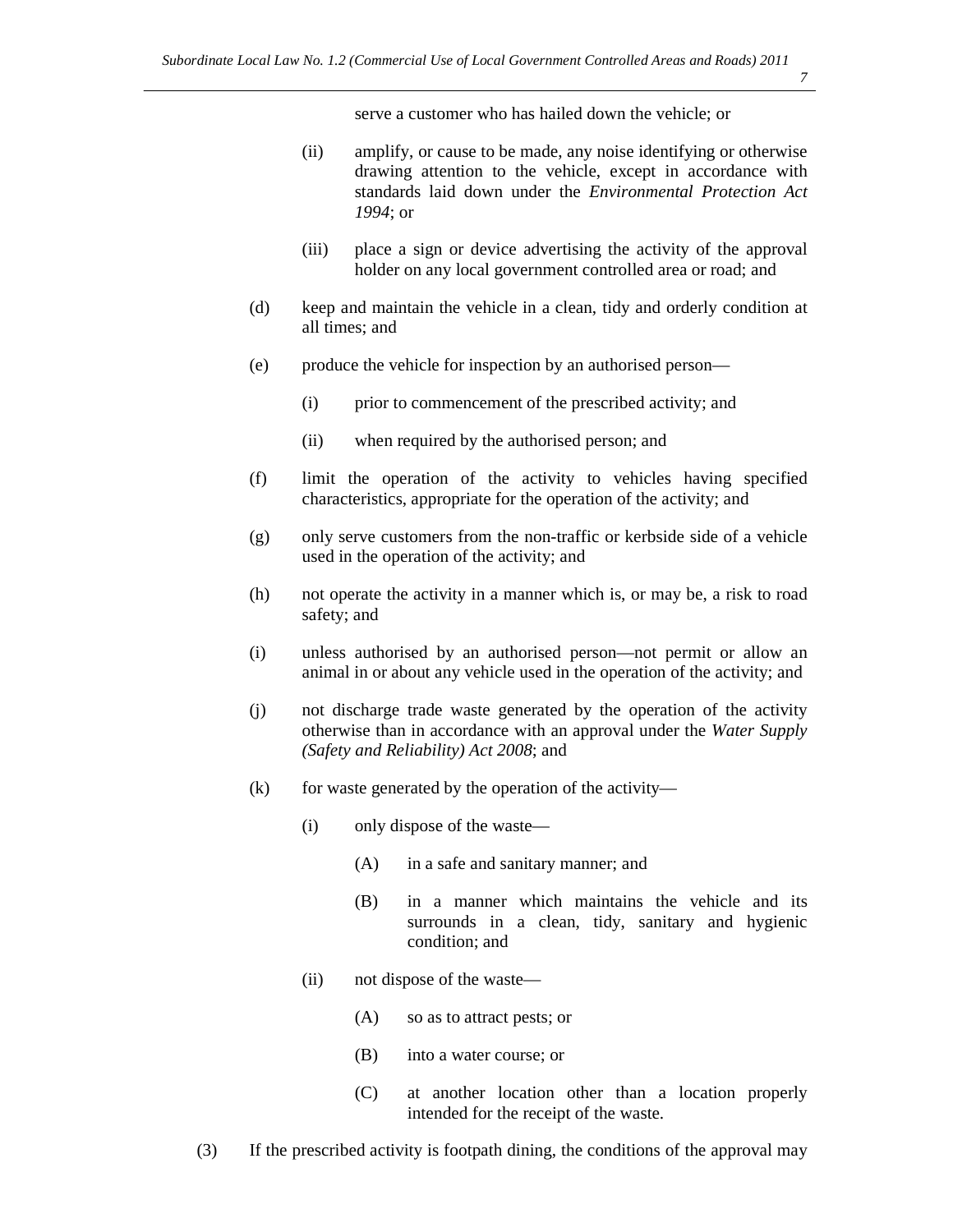also require that the approval holder—

- (a) limit the operation of the activity to a specified area which is contiguous to, or in the vicinity of, a registered café, restaurant, takeway food shop or similar premises which are operated by the approval holder (*principal premises*); and
- (b) limit the operation of the activity to the footpath immediately adjacent to the principal premises; and
- (c) keep and maintain a clear unobstructed pedestrian corridor of a specified width depending on the density of pedestrian traffic; and
- (d) limit the operation of the activity to the normal business hours of the principal premises; and
- (e) remove all tables, chairs, fixtures and fittings from the area identified in the approval when the principal premises are not open for business; and
- (f) keep and maintain the area identified in the approval, including all tables, chairs, fixtures, fittings and equipment used in the operation of the activity at all times in a clean, sanitary and tidy condition; and
- (g) keep and maintain in and about the area identified in the approval, adequate waste disposal facilities, for example, bins, and be responsible for the removal of all waste from the waste disposal facilities at such intervals as an authorised person may direct; and
- (h) not place or display any sign or device advertising the activity in the area identified in the approval otherwise than in accordance with an approval of the local government which authorises the use of the footpath for that purpose; and
- (i) not use an umbrella within the area identified in the approval unless the umbrella has not less than 2m clearance above ground level adjacent to the umbrella and is securely anchored to the satisfaction of an authorised person; and
- (j) only use furniture in the area identified in the approval which is—
	- (i) aesthetically acceptable to the local government; and
	- (ii) kept in a proper state of repair; and
- (k) provide, for use by patrons of each of the principal premises and the area identified in the approval, adequate toilet facilities; and
- (l) regularly clean the area identified in the approval—
	- (i) during business hours for the principal premises; and
	- (ii) daily, after the close of business of the principal premises.
- (4) If the prescribed activity is the display of goods for sale on a footpath, the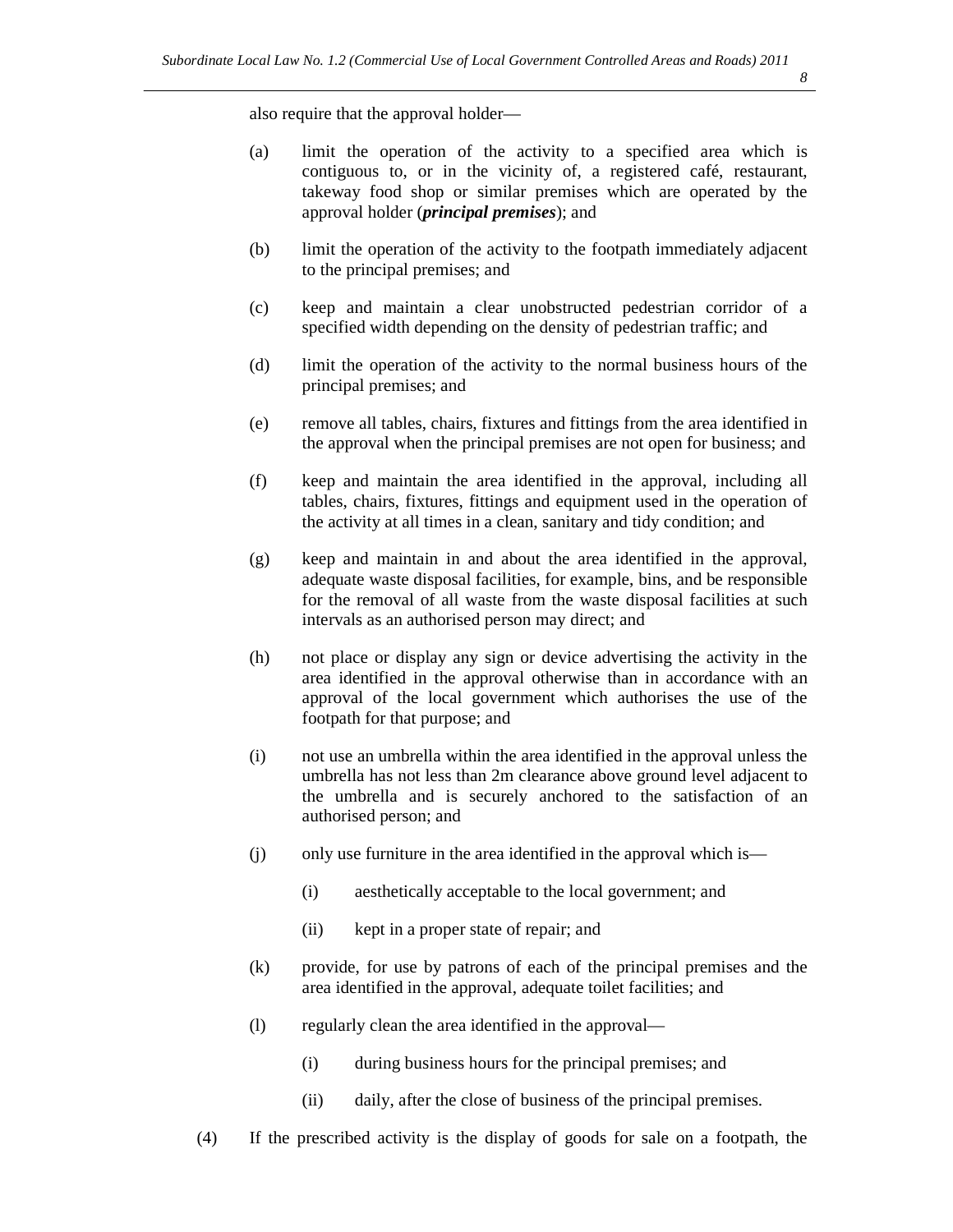conditions of the approval may also require that the approval holder—

- (a) limit the operation of the activity to a specified area which is contiguous to, or in the vicinity of, retail premises which are operated by the approval holder (also *principal premises*); and
- (b) limit the operation of the activity to the footpath immediately adjacent to the principal premises; and
- (c) keep and maintain a clear unobstructed pedestrian corridor of a specified width depending on the density of pedestrian traffic; and
- (d) limit the operation of the activity to the normal business hours of the principal premises; and
- (e) only use, for the purposes of display of the goods for sale, a structure which is—
	- (i) of safe construction; and
	- (ii) in good condition and repair; and
	- (iii) securely fixed to the footpath; and
- (f) only display goods for sale if the goods are in an orderly and sightly condition; and
- (g) only display goods for sale if the goods are the property of, or offered for sale by, the approval holder; and
- (h) remove all goods, and any structure designed for the display of the goods for sale, when the principal premises are not open for business.

#### **7. Term of an approval**

- (1) The term of an approval may be assessed by an authorised person having regard to the information submitted by the applicant.
- (2) However, the local government may fix the term for an approval if it is desirable to do so—
	- (a) to provide common expiry dates for approvals; or
	- (b) for some other reason.
- (3) The term of the approval must be specified in the approval.

#### **8. Term of renewal of an approval**

(1) The term for which an approval may be renewed or extended must be determined by the local government having regarding to the information submitted by the approval holder.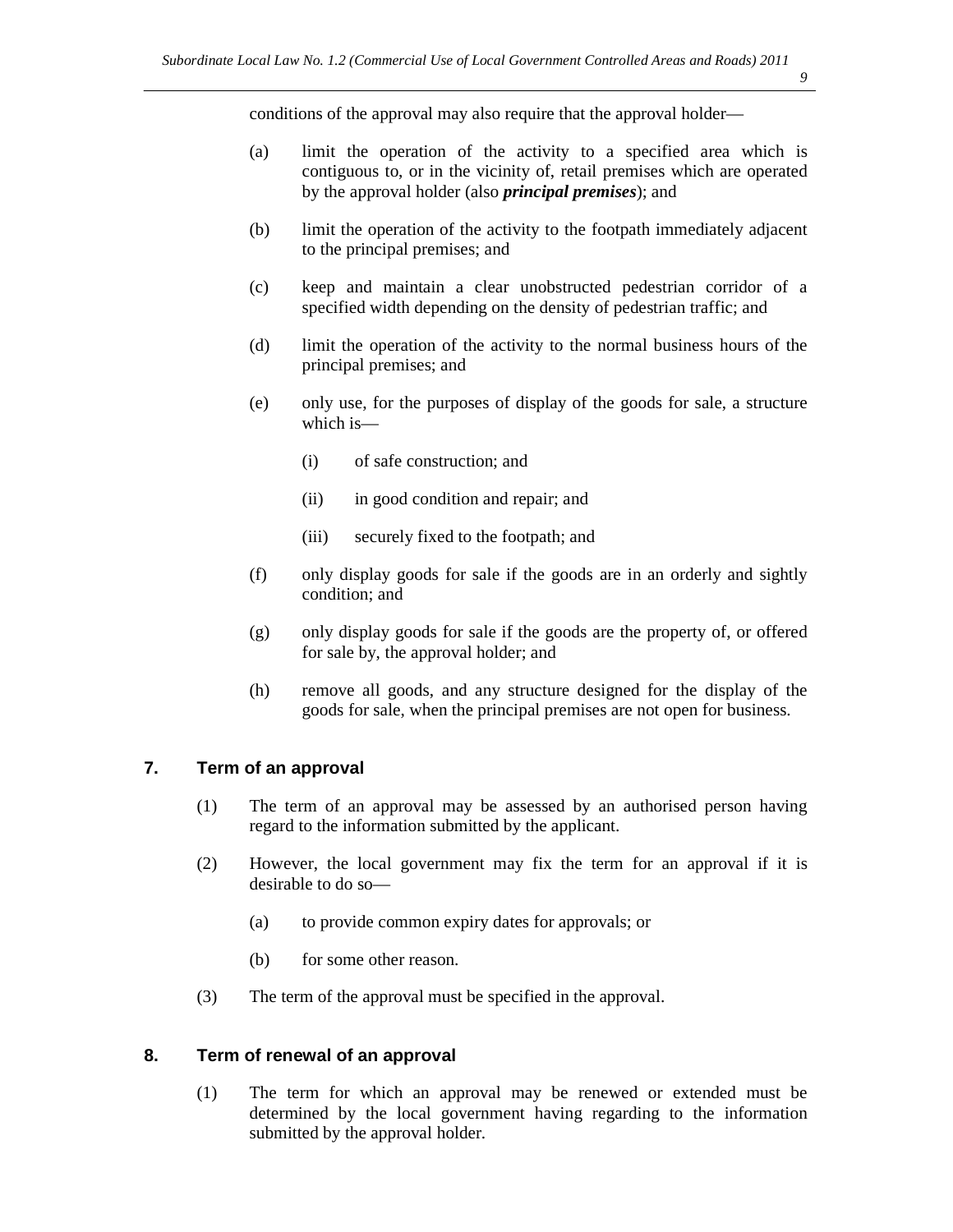(2) If the local government grants the application, the local government must specify in the written notice, the term of the renewal or extension.

### **Table 1 – Third party certification**

| Column 1                       | Column 2                     | Column 3                           |
|--------------------------------|------------------------------|------------------------------------|
| <b>Application requirement</b> | <b>Individuals or</b>        | <b>Qualifications necessary to</b> |
|                                | organisations that are third | be a third party certifier         |
|                                | party certifiers             |                                    |
| No application requirement     |                              |                                    |
| stated.                        |                              |                                    |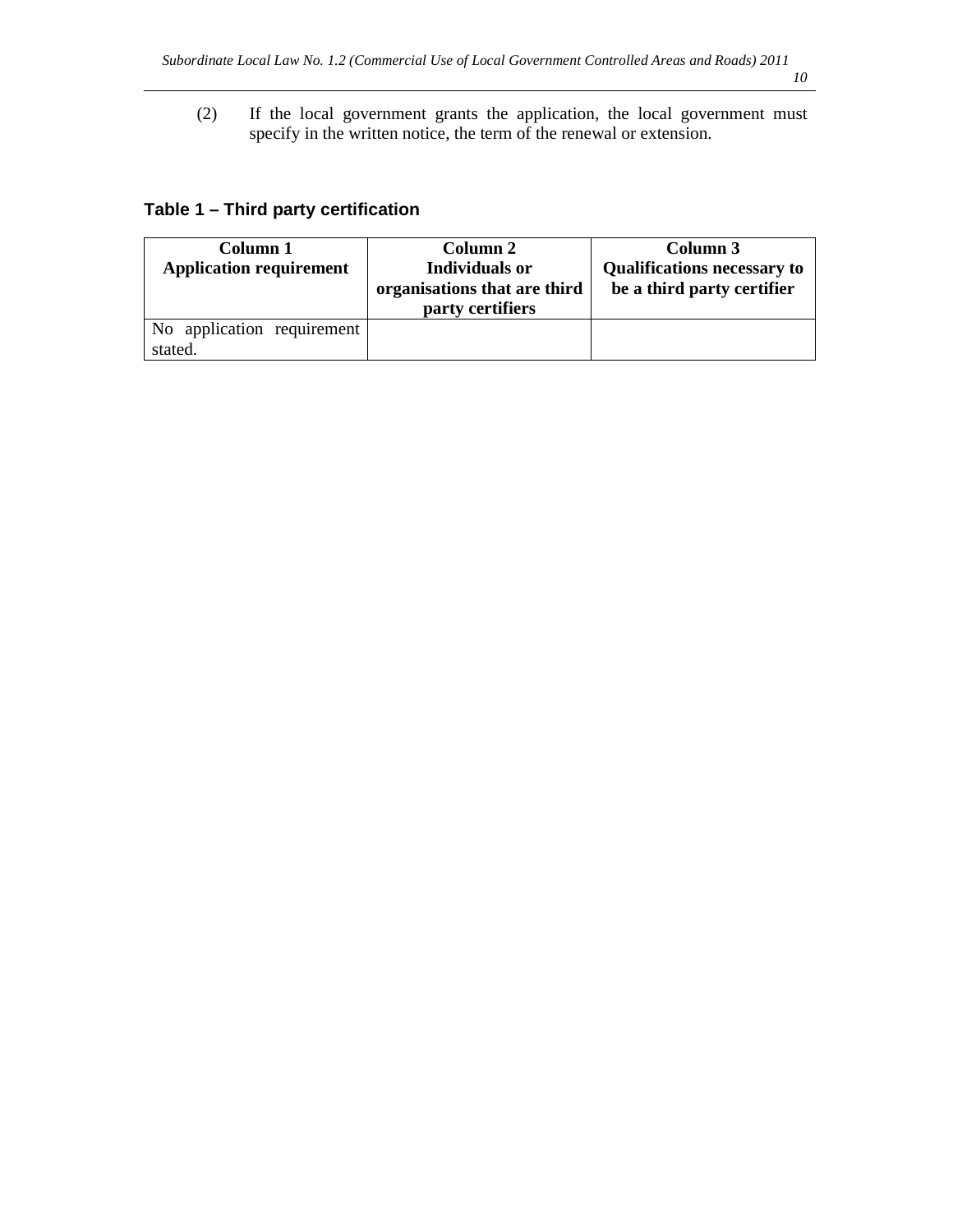# **Schedule 2 Categories of approval that are nontransferable**

Section 6

Each approval for the prescribed activity named in schedule 1, section 1 is transferable.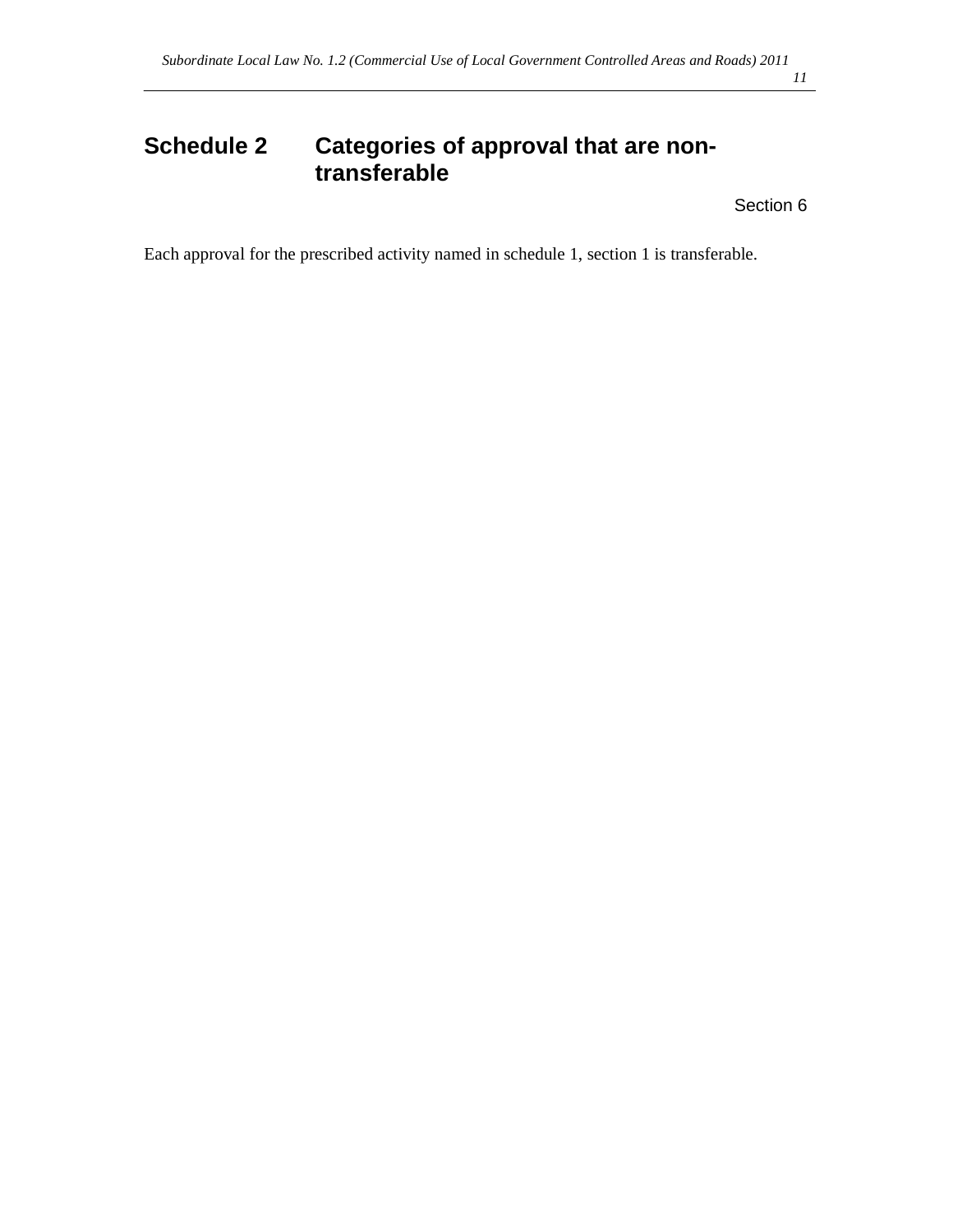# **Schedule 3 State-controlled roads to which the local law applies**

Section 7

Subject to the chief executive's written agreement under the *Transport Operations (Road Use Management) Act 1995*, section 66(5)(b), every State-controlled road in the local government area of the local government.